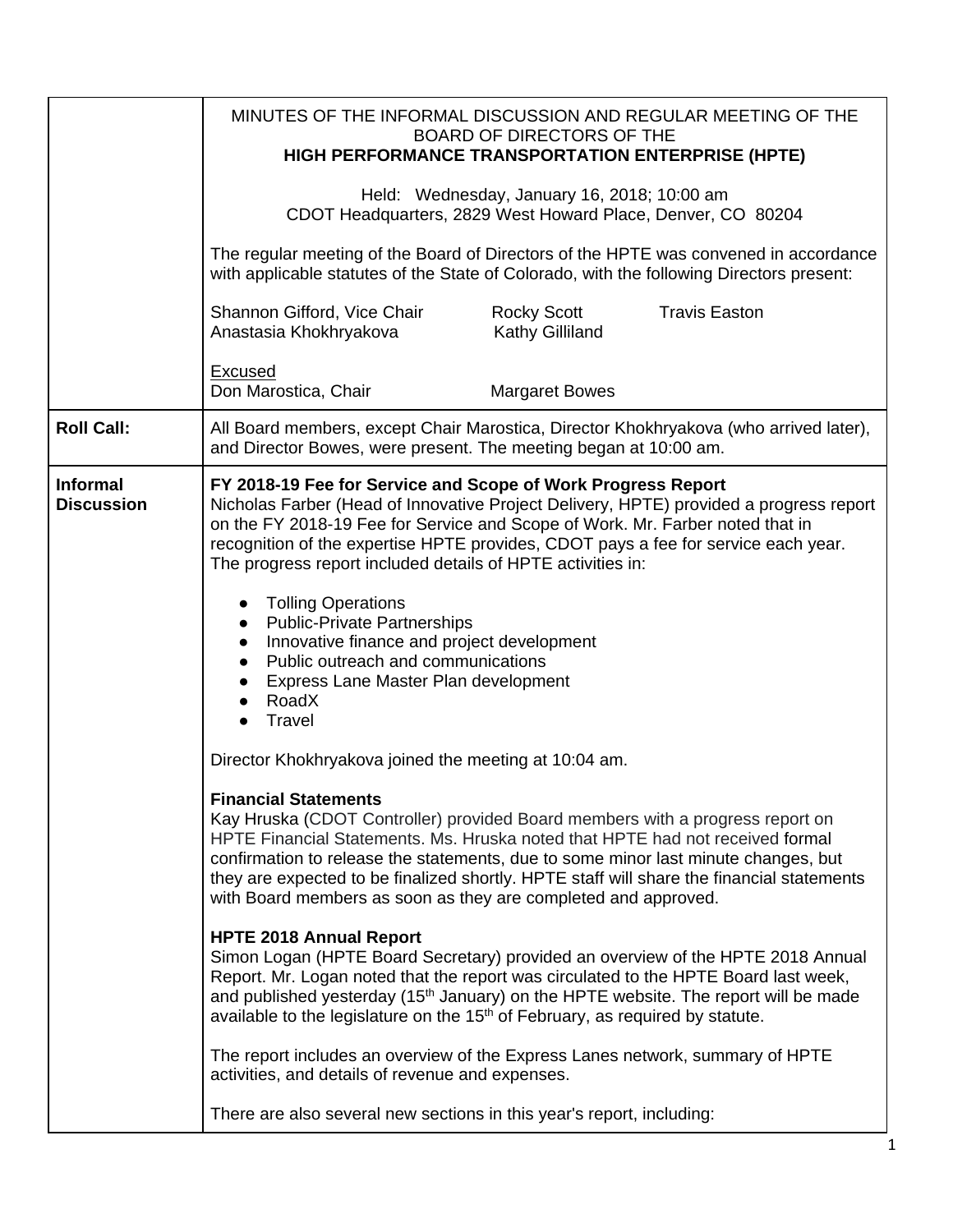| Highlights from 2018 infographic, which provides a snapshot of activities in<br>2018.                                                                                                                                                                                                                                                                                                                    |
|----------------------------------------------------------------------------------------------------------------------------------------------------------------------------------------------------------------------------------------------------------------------------------------------------------------------------------------------------------------------------------------------------------|
| Express Lanes Network Map that shows Express Lanes in operation, under<br>$\bullet$<br>construction, and in development.                                                                                                                                                                                                                                                                                 |
| A new public outreach and communications section which highlights public<br>$\bullet$<br>engagement and the 'When It Matters Most Campaign.'                                                                                                                                                                                                                                                             |
| And finally, the Colorado Senate Bill 18-01 Managed Lanes Study, which is<br>$\bullet$<br>the accompanying report to the presentation HPTE Director, David Spector,<br>gave to the TLRC in October last year.                                                                                                                                                                                            |
|                                                                                                                                                                                                                                                                                                                                                                                                          |
| HPTE staff will be printing copies of the report in the next fortnight, which will be<br>available to Board members at the Board Retreat in February.                                                                                                                                                                                                                                                    |
| <b>Discussion</b>                                                                                                                                                                                                                                                                                                                                                                                        |
| • Director Easton and Director Gilliland congratulated HPTE staff on the report.<br>They noted that a lot of thought went into the design and layout of the report to<br>make it easy to follow for readers that are not familiar with Express Lanes and<br>the work of HPTE.                                                                                                                            |
| Director Spector echoed the Board member's comments and said that every<br>$\bullet$<br>year the report gets better. Director Spector keeps a copy of the report with him<br>for most meetings as a reference guide. He suggested Board members do the                                                                                                                                                   |
| same.<br>Vice-Chair Gifford asked if HPTE was noticing any impact on public perception?<br>Director Spector said the communications campaigns are making a<br>$\circ$<br>difference, which is demonstrated by the positive remarks legislators<br>made, including the Speaker of the House of Representatives (KC                                                                                        |
| Becker), about the potential need for more Express Lanes, provided at<br>the Commuting Solutions breakfast.                                                                                                                                                                                                                                                                                              |
| Director Scott recommended adding some additional text to the letter in the<br>Annual Report highlighting why HPTE was created and that HPTE is mandated<br>to aggressively pursue innovative ways of financing transportation infrastructure.<br>Director Spector thanked Mr. Scott for his feedback and confirmed that<br>$\circ$<br>HPTE staff would make this change before the document is printed. |
| <b>Federal and Colfax</b>                                                                                                                                                                                                                                                                                                                                                                                |
| Piper Frode (Enterprises Budget & Special Projects Manager) delivered a presentation<br>on the Federal and Colfax Cloverleaf to the Board. The presentation included:                                                                                                                                                                                                                                    |
| 1. Why are we talking about the Cloverleaf?                                                                                                                                                                                                                                                                                                                                                              |
| 2. Studies and planning in the area<br>3. Specifics regarding the Cloverleaf                                                                                                                                                                                                                                                                                                                             |
| 4. Project Stakeholders and Goals                                                                                                                                                                                                                                                                                                                                                                        |
| 5. Current re-design idea of the Cloverleaf<br>6. Role of HPTE                                                                                                                                                                                                                                                                                                                                           |
| Formed to aggressively pursue innovative means of more efficiently<br>$\bullet$                                                                                                                                                                                                                                                                                                                          |
| financing surface transportation projects<br>Innovative financing and contracting abilities<br>$\bullet$                                                                                                                                                                                                                                                                                                 |
| Helping CDOT think strategically about the best use of the land<br>Attending Stadium District public and steering committee meetings with<br><b>CDOT</b>                                                                                                                                                                                                                                                 |
| Participated in Developer Forum in October and follow-up sessions in<br>December                                                                                                                                                                                                                                                                                                                         |
|                                                                                                                                                                                                                                                                                                                                                                                                          |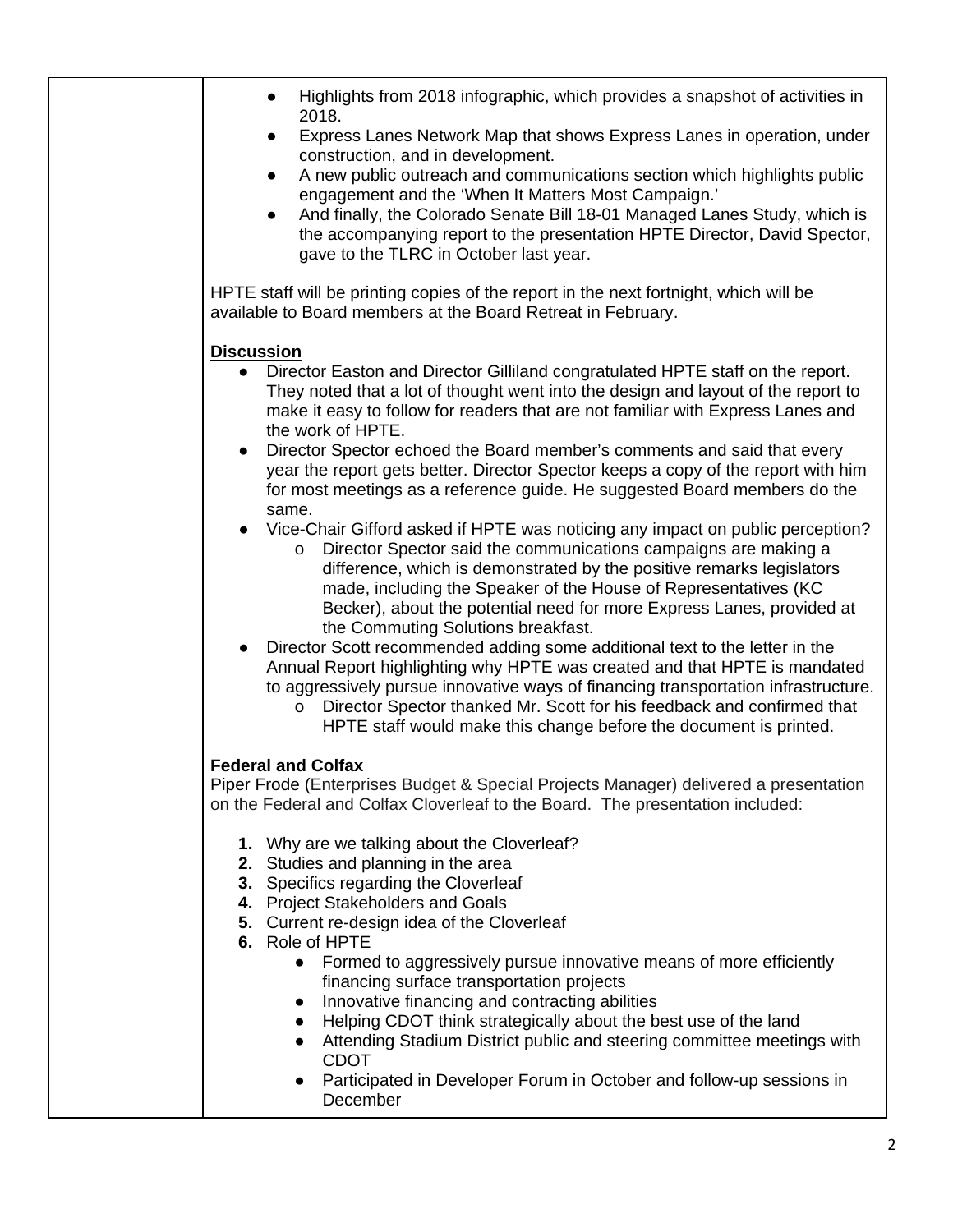|                   | • Analyzing questions about land use as well as potential governance and<br>financial structures                                                       |
|-------------------|--------------------------------------------------------------------------------------------------------------------------------------------------------|
|                   | 7. Short Term: Action Items                                                                                                                            |
|                   | Working with CDOT and the City and County of Denver on a Gap                                                                                           |
|                   | Analysis. Looking at: stormwater, sewage, and drainage of the area;                                                                                    |
|                   | Entitlements; and Zoning considerations                                                                                                                |
|                   | Traffic impacts and roadway alignment<br>$\bullet$                                                                                                     |
|                   | Work with the Stadium District to ensure alignment of goals and<br>$\bullet$                                                                           |
|                   | integration of designs                                                                                                                                 |
|                   | Future workshop with the Transportation Commission<br>$\bullet$                                                                                        |
|                   | Work with FHWA to understand National Environmental Policy Act                                                                                         |
|                   | (NEPA) and Environmental Assessment (EA) requirements as a result of<br>a reconfiguration                                                              |
|                   | 8. What are the Next Steps for HTPE?                                                                                                                   |
|                   |                                                                                                                                                        |
| <b>Discussion</b> |                                                                                                                                                        |
|                   | Board Members discussed the current functioning of the Cloverleaf                                                                                      |
|                   | Director Gilliland stated that redevelopment of the Cloverleaf could make a                                                                            |
|                   | massive difference to the local area, and asked why this was not included in the<br>Stadium District Master Plan and who the owner of the project was? |
|                   | Director Spector and Ms. Frode noted that the city is working with various<br>$\circ$                                                                  |
|                   | interested stakeholders, including representatives from the Denver                                                                                     |
|                   | Broncos Football Club, to coordinate plans.                                                                                                            |
|                   | Board members remarked that conceptually it would be a CDOT and<br>$\circ$                                                                             |
|                   | HPTE project, up to a point.                                                                                                                           |
|                   | Vice-Chair Gifford commented that other states, including New York,<br>O                                                                               |
|                   | have long term leases on public land, but this is not something that has                                                                               |
|                   | been done before in Colorado.                                                                                                                          |
|                   | Director Spector stated that this is the kind of opportunity that HTPE was<br>$\circ$                                                                  |
|                   | established to explore. While CDOT has not done this before, HPTE and<br>CDOT could, conceptually, act as a land grantor and HPTE could act as         |
|                   | a project facilitator, but ownership would rest with the landowner. There                                                                              |
|                   | are lots of ways to drive this project forward and lots of different                                                                                   |
|                   | governance models that could be used.                                                                                                                  |
|                   | Director Scott asked how the HPTE became involved in the project?                                                                                      |
|                   | Ms. Frode explained that CDOT approached HPTE with the project to<br>O                                                                                 |
|                   | bring new ideas to the table on how the land could be used.                                                                                            |
|                   | Paul Jesaitis (Region 1 Transportation Director, CDOT) highlighted that<br>O                                                                           |
|                   | the Cloverleaf was the most dangerous intersection on Federal                                                                                          |
|                   | Boulevard and CDOT and the City and County of Denver started to                                                                                        |
|                   | explore how it could be redeveloped to make it safer years ago. CDOT                                                                                   |
|                   | also didn't have any funding planned to reconfigure the interchange.                                                                                   |
|                   | Usually, the private sector doesn't want to get involved with public land in<br>this way because they would have to maintain the road. However, the    |
|                   | land has significant value - somewhere between 10 million and 50 million                                                                               |
|                   | USD.                                                                                                                                                   |
|                   | Director Spector stated that now the planning is starting to gain pace it<br>O                                                                         |
|                   | was the right time to consult the HPTE Board for direction.                                                                                            |
|                   | Board Members discussed the role of HPTE moving the project forward and how                                                                            |
|                   | a governance structure could be set up.                                                                                                                |
|                   | Board Members and HPTE staff discussed how the Union Station                                                                                           |
|                   | redevelopment has some similarities to this project.                                                                                                   |
|                   |                                                                                                                                                        |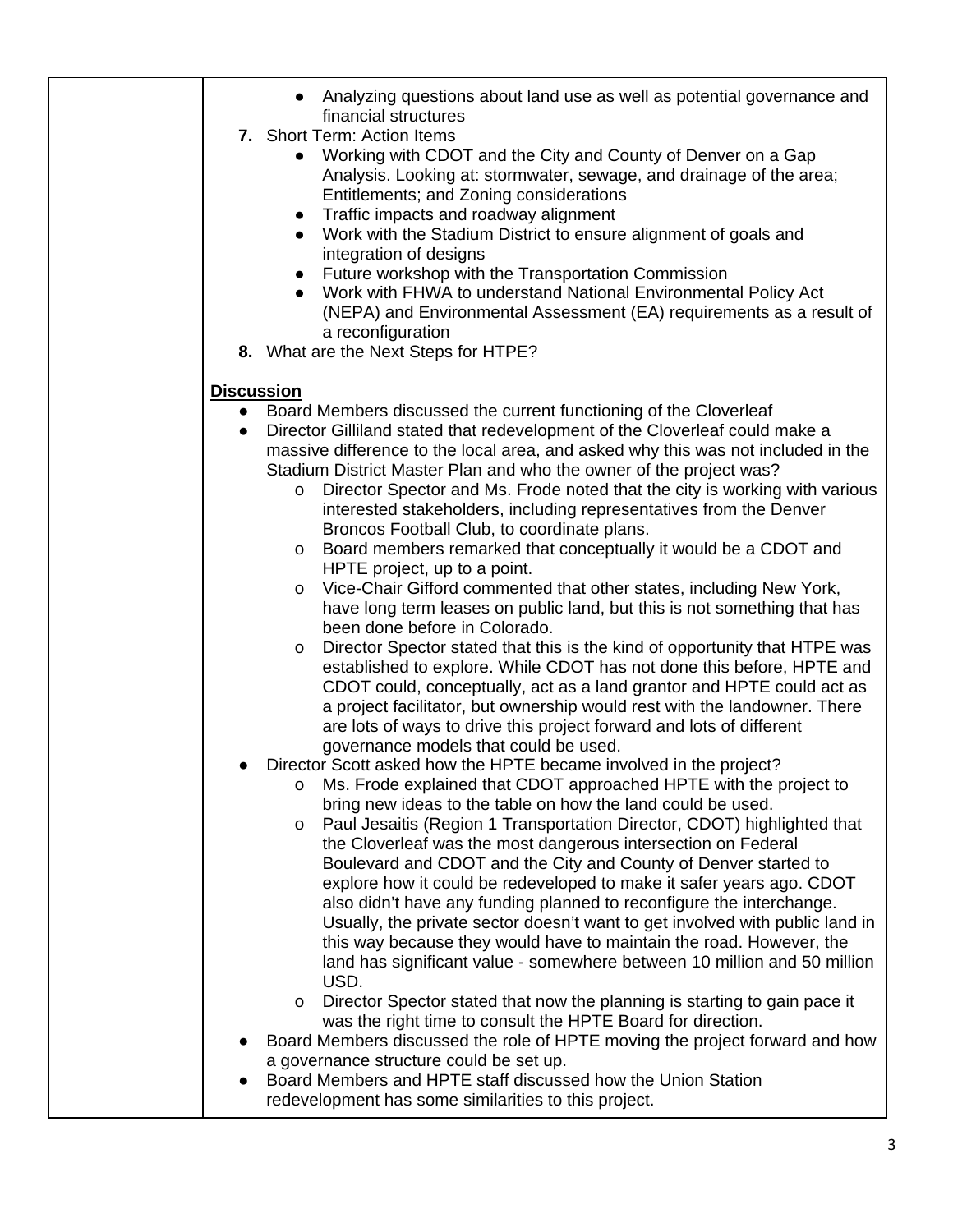|                                            | Board Members unanimously agreed that HTPE should continue to explore this<br>opportunity further and take a leading role coordinating next steps with CDOT<br>and interested stakeholders, up to a point. Board Members also agreed that it<br>warrants further discussion, in the context of HPTEs core competencies, at the<br>Board Retreat in February.<br>• Andrew Gomez (Attorney General's Office) confirmed that the Federal and<br>Colfax Cloverleaf redevelopment fits within the laws governing HPTE because it<br>relates to transportation infrastructure. It is simply a question of when to hand it<br>over, i.e., once it is about to move outside HPTE's scope.<br>Director Spector confirmed that HPTE staff would work with the Attorney<br>$\bullet$<br>General's office to determine financing options, when appropriate. Mr. Spector<br>also outlined that HPTE staff needed to determine possible costs and revenue<br>streams. The city has committed to this project and identified resources to take it<br>forward.<br>Transportation Commissioner Hofmeister stated, from the audience, that the<br>Cloverleaf is a CDOT asset. He also asked about consulting the Transportation<br>Commission, and how much exploring this would cost?<br>Director Spector responded by stating that budget line items are already<br>$\circ$<br>included in the existing HPTE budget to explore the Cloverleaf<br>redevelopment, as well as other areas including parking, which were<br>approved by the Transportation Commission (TC) and HTPE Board<br>through the Fee for Service IAA in March 2018.<br>Once the HPTE Board had received an update on progress and agreed<br>$\circ$<br>that staff should continue to explore this opportunity, it will also be<br>brought before the TC.<br>Director Scott noted that we need to keep revisiting the role of HPTE, particularly<br>its core competencies, but that ultimately it was established to think differently<br>and explore new ways to fund surface transportation projects.<br>Dan Shaw (West Colfax Bid) spoke from the audience and welcomed CDOT and<br>HPTE participation in the process to determine the best use of the land around<br>the Cloverleaf. Mr. Shaw also highlighted that there is excitement and buy-in<br>from the local community to move the project forward. |
|--------------------------------------------|--------------------------------------------------------------------------------------------------------------------------------------------------------------------------------------------------------------------------------------------------------------------------------------------------------------------------------------------------------------------------------------------------------------------------------------------------------------------------------------------------------------------------------------------------------------------------------------------------------------------------------------------------------------------------------------------------------------------------------------------------------------------------------------------------------------------------------------------------------------------------------------------------------------------------------------------------------------------------------------------------------------------------------------------------------------------------------------------------------------------------------------------------------------------------------------------------------------------------------------------------------------------------------------------------------------------------------------------------------------------------------------------------------------------------------------------------------------------------------------------------------------------------------------------------------------------------------------------------------------------------------------------------------------------------------------------------------------------------------------------------------------------------------------------------------------------------------------------------------------------------------------------------------------------------------------------------------------------------------------------------------------------------------------------------------------------------------------------------------------------------------------------------------------------------------------------------------------------------------------------------------------------------------------------------------------------------------------------------------------------|
| <b>Roll Call Regular</b><br><b>Meeting</b> | All Board members, except Chair Marostica and Director Bowes, were present. The<br>meeting began at 10:55 am.                                                                                                                                                                                                                                                                                                                                                                                                                                                                                                                                                                                                                                                                                                                                                                                                                                                                                                                                                                                                                                                                                                                                                                                                                                                                                                                                                                                                                                                                                                                                                                                                                                                                                                                                                                                                                                                                                                                                                                                                                                                                                                                                                                                                                                                      |
| <b>Public Comment</b>                      | There were no public comments.                                                                                                                                                                                                                                                                                                                                                                                                                                                                                                                                                                                                                                                                                                                                                                                                                                                                                                                                                                                                                                                                                                                                                                                                                                                                                                                                                                                                                                                                                                                                                                                                                                                                                                                                                                                                                                                                                                                                                                                                                                                                                                                                                                                                                                                                                                                                     |
| Director's<br><b>Report</b>                | David Spector (HPTE Director) provided the Directors Report to the board, which<br>included information on the following:<br>HPTE staff presented as part of an Association for the Improvement of American<br>$\bullet$<br>Infrastructure (AIAI) webinar on P3s<br>Express Lanes Master Plan workshop was held in December, which some HPTE<br>$\bullet$<br>Board Members participated in<br>Attended the Commuting Solutions Legislative Breakfast (9th January) along with<br>$\bullet$<br>several HPTE Board Members<br>Build America Transportation Investment Center Institute (BATIC), which is a<br>subgroup of the American Association of State Highway and Transportation<br>Officials (AASHTO), asked HPTE to serve as the co-chair for a new community<br>of practice for P3 practitioners. This speaks volumes about HPTE and how<br>highly it is perceived by the P3 community.<br>New Executive Director at CDOT, Shoshana Lew . A transition is happening at                                                                                                                                                                                                                                                                                                                                                                                                                                                                                                                                                                                                                                                                                                                                                                                                                                                                                                                                                                                                                                                                                                                                                                                                                                                                                                                                                                                      |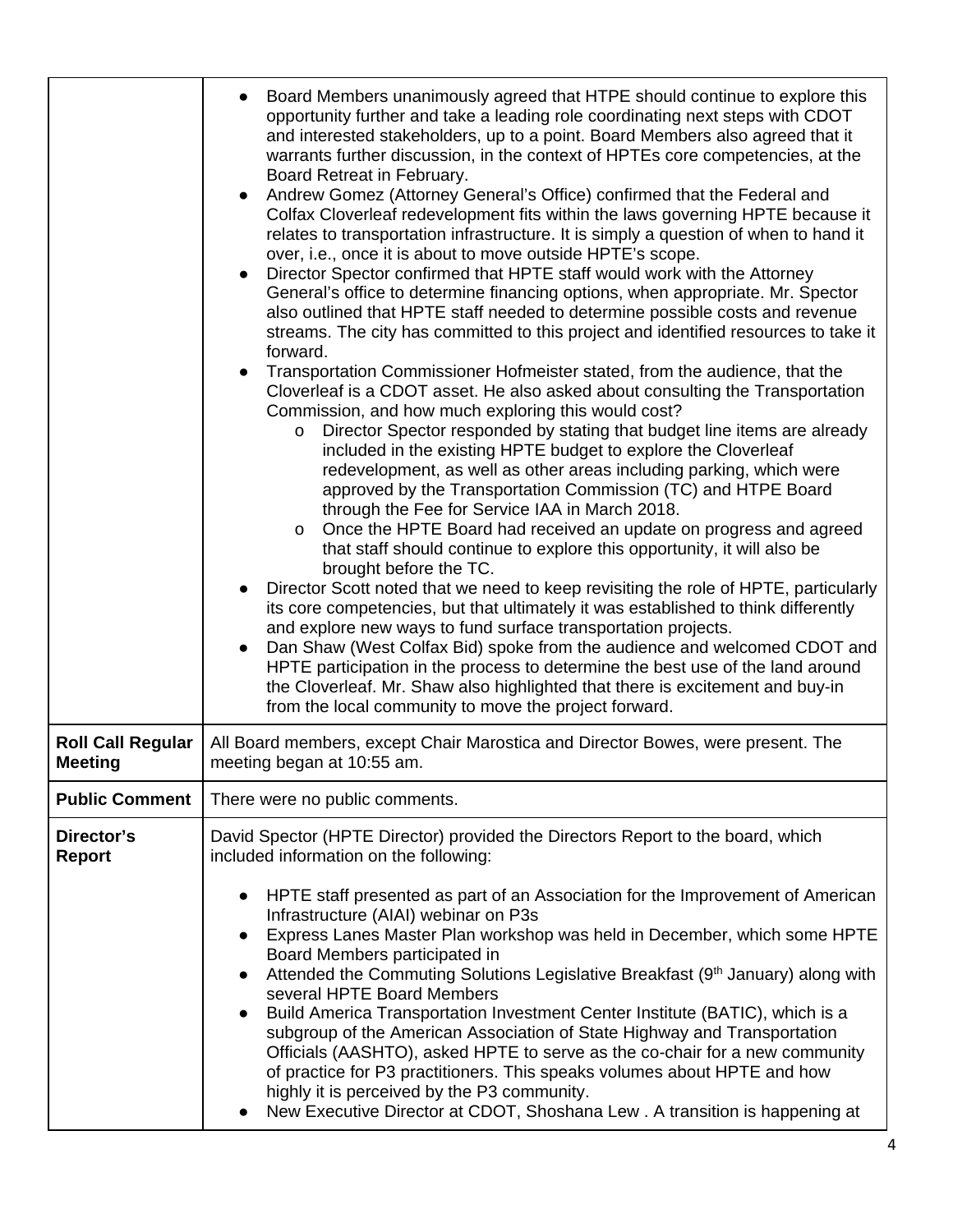|                                                                          | CDOT and other departments, at the executive level, across the state. This has<br>not impacted HPTE or its activities.<br>• Board Retreat will take place on the 21 <sup>st</sup> and 22 <sup>nd</sup> of February. One of the items<br>on the agenda is discussing HPTE's core competencies moving forward as well<br>as tolling operations. HPTE will become one of the largest tolling operators in the<br>United States over the next four years. So this will be another important topic for<br>Board Members to discuss at the Board Retreat.<br>Shoshana Lew (Executive Director, CDOT) joined the meeting at 11:05 am. Ms. Lew<br>introduced herself to the Board, gave an overview of her background in transportation<br>and stated that she is looking forward to working with the HPTE Board in 2019.                                                                                                                                                                                                                                                                                                                                                                                                                                                                                                                                                                                                                                       |
|--------------------------------------------------------------------------|---------------------------------------------------------------------------------------------------------------------------------------------------------------------------------------------------------------------------------------------------------------------------------------------------------------------------------------------------------------------------------------------------------------------------------------------------------------------------------------------------------------------------------------------------------------------------------------------------------------------------------------------------------------------------------------------------------------------------------------------------------------------------------------------------------------------------------------------------------------------------------------------------------------------------------------------------------------------------------------------------------------------------------------------------------------------------------------------------------------------------------------------------------------------------------------------------------------------------------------------------------------------------------------------------------------------------------------------------------------------------------------------------------------------------------------------------------|
| <b>Communications</b><br><b>Update: 'When It</b><br><b>Matters Most'</b> | Kristi Estes (Senior Counselor, CIG) provided the communications update and delivered<br>a presentation on the 'When It Matters Most' campaign. The presentation included:                                                                                                                                                                                                                                                                                                                                                                                                                                                                                                                                                                                                                                                                                                                                                                                                                                                                                                                                                                                                                                                                                                                                                                                                                                                                              |
| campaign<br>outcomes                                                     | The rationale behind the campaign to encourage people to try Express Lanes<br>and highlight the specific benefits, that they are always a choice and can be a<br>reliable tool when you really need it.<br>The Campaign ran from September to October 2018 and included digital banner<br>$\bullet$<br>ads, traffic radio, bus posters, and social media posts.<br>Images of the campaign, on buses and billboards beside the highways, were<br>$\bullet$<br>shown to board members as part of the presentation.<br>Results<br>$\bullet$<br>Increased number of ExpressToll transactions (12 percent increase on I-<br>$\circ$<br>25 North) and Express Lane user accounts (76 percent increase) during<br>the campaign period and an increase in website traffic (41% increase)<br>compared to the previous year.<br>Tripled the number of planned impressions from the media buy<br>$\circ$<br>(anticipated 550k but reached 1.5 million) through geo-farming,<br>contextual and behavioral targeting.<br>Ms. Estes stated that the campaign could not take all the credit for these<br>O<br>increases.<br>The next campaign CIG will undertake on behalf of HPTE will take place on<br>President's Day in February.<br><b>Discussion</b><br>Vice-Chair Gifford asked how much the media buy cost?<br>Ms. Estes responded that it was \$25,000 USD, which was a modest sum<br>O<br>given the results and reach achieved, which exceeded expectations. |
| <b>Projects Update</b>                                                   | Tony Meneghetti (HPTE Major Projects Manager) provided the projects update, which<br>included:                                                                                                                                                                                                                                                                                                                                                                                                                                                                                                                                                                                                                                                                                                                                                                                                                                                                                                                                                                                                                                                                                                                                                                                                                                                                                                                                                          |
|                                                                          | Central 70 (Brighton Blvd to Chambers)<br>• Work is ongoing on the east segment of the project. The project team is placing<br>a barrier at night for widening work. Heading eastbound, the concrete barrier<br>starts at Quebec and extends out past Peoria<br>I-70 and Peoria Bridge work (underneath I-70 there are temporary columns and<br>$\bullet$<br>traffic shifts under the bridge)<br>• Work on the I-270 flyover<br>• 46th Avenue and Union Pacific Railroad crossing<br>C-470 (I-25 to Wadsworth Boulevard)<br>All 5 toll points have been installed and have completed 12,000 vehicles in 24<br>$\bullet$                                                                                                                                                                                                                                                                                                                                                                                                                                                                                                                                                                                                                                                                                                                                                                                                                                 |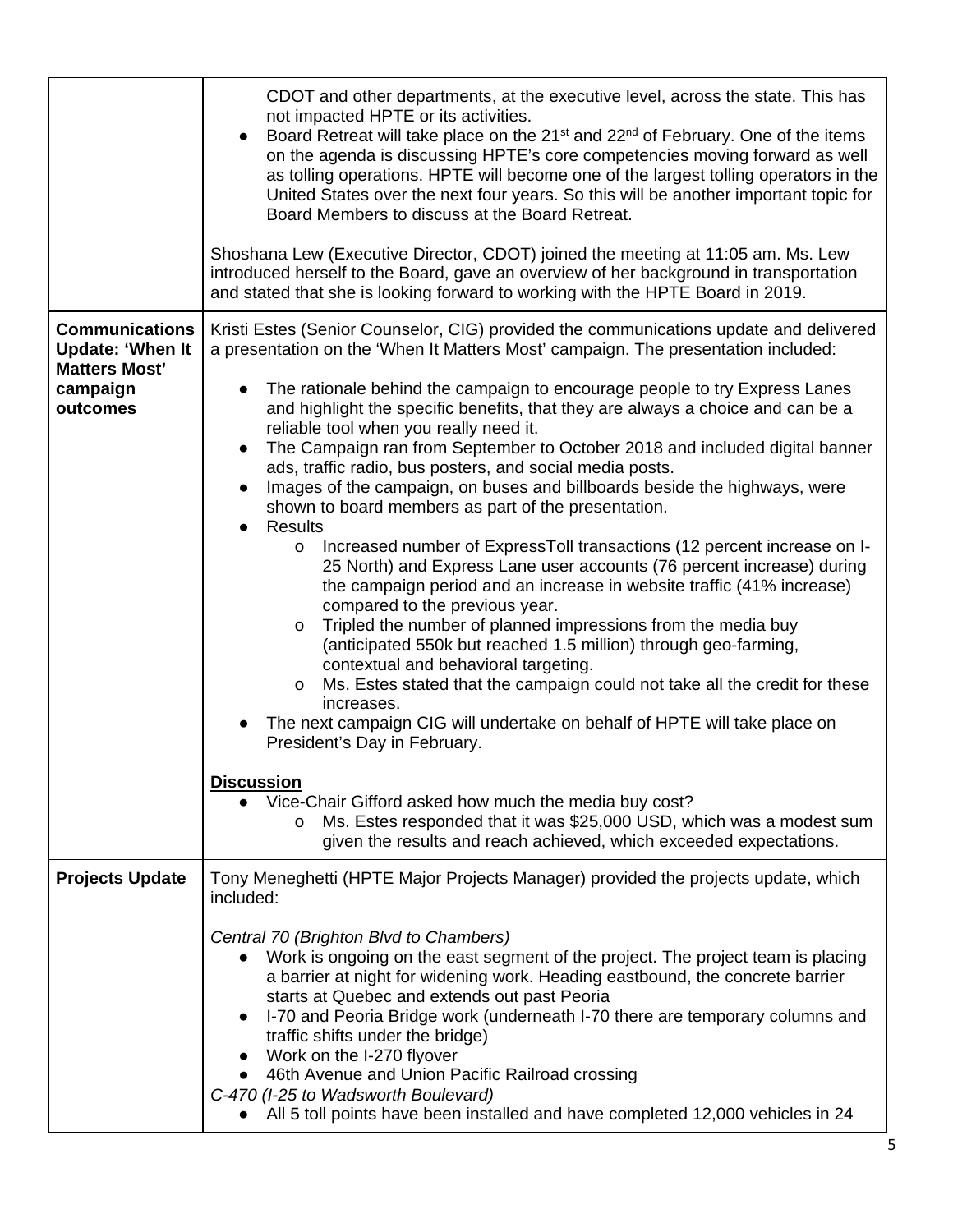|                              | hrs lane testing. The project team has met the E-470 Tolling and Integration<br>Milestone<br>I-25 North (120 <sup>th</sup> to E-470)<br>• Graham Construction was awarded the contract to finish the median barrier and<br>Tolling/ITS equipment installation. They are developing a schedule and plan to<br>start work in late January 2019                                                                                                                                                                                                                                                                                                                                                                                                                                                                                                                                                                                                                                                                                                                                                                                                                                                                                                                                                 |
|------------------------------|----------------------------------------------------------------------------------------------------------------------------------------------------------------------------------------------------------------------------------------------------------------------------------------------------------------------------------------------------------------------------------------------------------------------------------------------------------------------------------------------------------------------------------------------------------------------------------------------------------------------------------------------------------------------------------------------------------------------------------------------------------------------------------------------------------------------------------------------------------------------------------------------------------------------------------------------------------------------------------------------------------------------------------------------------------------------------------------------------------------------------------------------------------------------------------------------------------------------------------------------------------------------------------------------|
|                              | <b>Operations and Maintenance</b><br>I-25 North (US 36 to 120th)<br>HPTE executed a new purchase order with the Colorado State Patrol for<br>$\bullet$<br>additional enforcement on the corridor until the end of July 2019. This includes<br>traffic metering, safety, toll and traffic enforcement, and crash response<br>I-70 Mountain Express Lane eastbound<br>HPTE executed a new purchase order with the Colorado State Patrol for<br>additional enforcement on the corridor until end of Sept 2019 - traffic metering,<br>safety, toll and traffic enforcement, crash response                                                                                                                                                                                                                                                                                                                                                                                                                                                                                                                                                                                                                                                                                                       |
|                              | <b>Discussion</b><br>Director Gilliland noted that the Express Lanes around 144 <sup>th</sup> Street had lots of<br>accidents recently and asked what was being done to reduce these incidents?<br>Mr. Meneghetti said that measures were being explored to fix the<br>$\circ$<br>problem. A report looking into this in more detail is being compiled in<br>January, which will help identify ways to mitigate accidents. CSP<br>presence should have a positive impact on this issue.<br>Director Spector highlighted that the Major Projects Manager had made a big<br>difference in advancing implementation of active enforcement on the I-70 and I-<br>25 corridors, which has made a big difference. Active enforcement on US 36 is a<br>good example of this.                                                                                                                                                                                                                                                                                                                                                                                                                                                                                                                        |
| Legislative<br><b>Update</b> | Aaron Greco (Legislative Liaison, CDOT) provided the Legislative Update to the HPTE<br>Board, which included:<br>The legislative session has begun with several bills that have been introduced<br>that affect transportation in Colorado.<br>One bill that relates to HPTE is the use of mobile electronic devices while<br>driving.<br>A bill that requires a study into Hazardous Materials Transportation vehicles<br>$\bullet$<br>using the Veterans Memorial Tunnels has been talked about. At this point, it is<br>just a study, but there are several stakeholders involved in discussions around<br>this.<br>Two bills that look to increase funding for transportation have been added, but<br>$\bullet$<br>they are unlikely to progress or pass.<br>Governor's budget proposal includes new spending on things like full-day<br>$\bullet$<br>kindergarten but does not have funding allocated for transportation<br>A possible bill that is being discussed focuses on allowing all-electric vehicles to<br>travel in some or all managed lanes in the state for free. HPTE is working with<br>the legislator proposing the bill, as well as key stakeholders, to determine the<br>impact this would have. It is uncertain if this bill will be introduced.<br><b>Discussion</b> |
|                              | Director Scott stated that if there was one area he could pick to help with safety,<br>$\bullet$<br>it would be to bring forward the primary seatbelt law.                                                                                                                                                                                                                                                                                                                                                                                                                                                                                                                                                                                                                                                                                                                                                                                                                                                                                                                                                                                                                                                                                                                                   |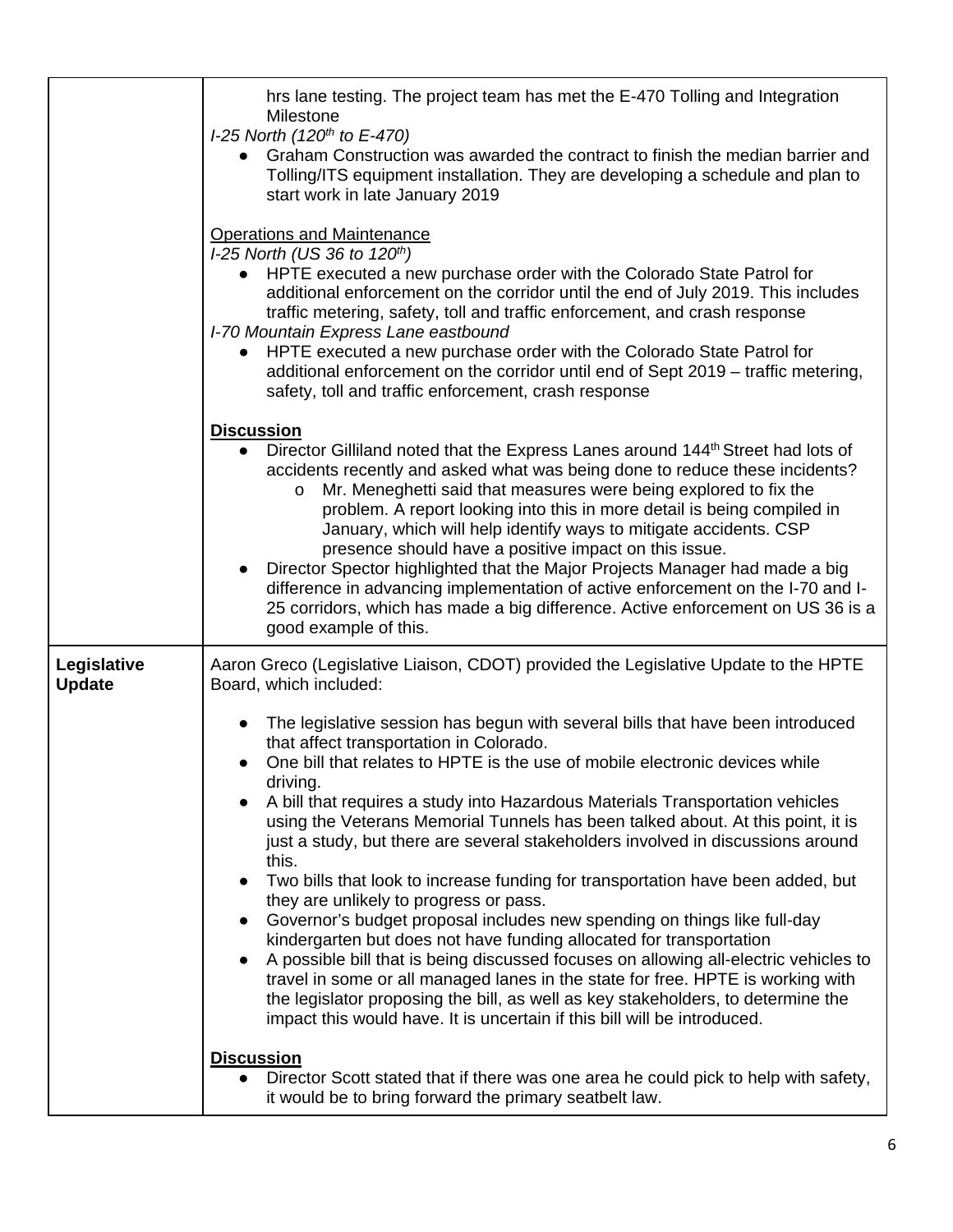|                                                                                                        | Mr. Greco responded that CDOT has a legislator that is willing to introduce the<br>$\bullet$<br>bill, and while he was unsure on the status of when it will be introduced, there is<br>every indication that someone is going to introduce it.<br>Board Members asked what steps were being taken to educate new legislators<br>about HPTE<br>Mr. Greco highlighted that the Office of Government Relations has<br>$\circ$<br>discussed, internally, possible ways to approach this successfully, but no<br>decisions have yet been made.<br>Director Spector highlighted that the HPTE Annual Report is a good tool<br>O<br>to use for outreach to legislators and will be distributed to the legislators<br>on February 15. The new transportation committee will be a key group to<br>seek to educate on HPTE, as well as legislators that represent areas<br>along the Express Lane corridors, and would welcome Board members'<br>support with this activity, as previously discussed.<br>Director Spector also highlighted that he offered the Speaker of the House of<br>Representatives, KC Becker, the opportunity for HTPE to give a presentation to<br>new legislators to educate them.<br>Director Scott commented that he liked the idea of breakfast with legislators<br>which would provide an opportunity for both HPTE and CDOT to educate<br>legislators on transportation priorities and policies. Executive Director Lew and<br>Director Gilliland both agreed this was a good approach to engaging with<br>legislators. |
|--------------------------------------------------------------------------------------------------------|----------------------------------------------------------------------------------------------------------------------------------------------------------------------------------------------------------------------------------------------------------------------------------------------------------------------------------------------------------------------------------------------------------------------------------------------------------------------------------------------------------------------------------------------------------------------------------------------------------------------------------------------------------------------------------------------------------------------------------------------------------------------------------------------------------------------------------------------------------------------------------------------------------------------------------------------------------------------------------------------------------------------------------------------------------------------------------------------------------------------------------------------------------------------------------------------------------------------------------------------------------------------------------------------------------------------------------------------------------------------------------------------------------------------------------------------------------------------------------------------------------------------------------------------|
| <b>Consent Agenda</b><br><b>Resolutions</b><br>#285                                                    | Upon a motion by Director Gilliland, and Second by Director Scott, a vote was<br>conducted and the Consent Agenda Resolution #285 was unanimously approved.                                                                                                                                                                                                                                                                                                                                                                                                                                                                                                                                                                                                                                                                                                                                                                                                                                                                                                                                                                                                                                                                                                                                                                                                                                                                                                                                                                                  |
| <b>Resolution #286</b><br><b>Budget</b><br><b>Amendment to</b><br><b>Fiscal Year</b><br>2018-19 Budget | Piper Frode (Enterprises Budget & Special Projects Manager), presented the Budget<br>Amendment to Fiscal Year 2018-19 Budget to the Board. Ms. Frode outlined that the<br>amendment related to a Transportation Commission (TC) loan repayment in the amount<br>of \$250,000 which would eliminate HPTE's FY 2014-15 loan from the TC and the<br>remainder of the funds would be put towards repayment of the FY 2012-13 loan. Ms.<br>Frode asked the Board to approve the request.                                                                                                                                                                                                                                                                                                                                                                                                                                                                                                                                                                                                                                                                                                                                                                                                                                                                                                                                                                                                                                                          |
|                                                                                                        | <b>Discussion</b><br>Vice-Chair Gifford asked if the reason for the increase in legal services related to<br>$\bullet$<br>the Sierra Club and asked for further information on the Express Lanes Master<br>Plan (ELMP) expenses?<br>Ms. Frode and Director Spector confirmed the increase in legal services<br>$\circ$<br>was related to the Sierra Club litigation on the Central 70 project and<br>other work.<br>Ms. Frode outlined that generally, HPTE authorizes funding for commitments<br>from the prior year. This funding, contained in the budget amendment that<br>includes ELMP budget is rolled over into this year.<br>Upon a motion by Director Gilliland, and Second by Director Easton, a vote was<br>conducted and the Consent Agenda Resolution #286 was unanimously approved.                                                                                                                                                                                                                                                                                                                                                                                                                                                                                                                                                                                                                                                                                                                                           |
| <b>Northeast</b><br><b>Transportation</b><br><b>Connections</b><br>(NETC)                              | Director Spector highlighted that HPTE has a contract with NETC to provide Traffic<br>Demand Management on the Central 70 project throughout construction. They update<br>HPTE periodically on progress and always have excellent examples (videos, reports,<br>etc.) of their work to share.                                                                                                                                                                                                                                                                                                                                                                                                                                                                                                                                                                                                                                                                                                                                                                                                                                                                                                                                                                                                                                                                                                                                                                                                                                                |